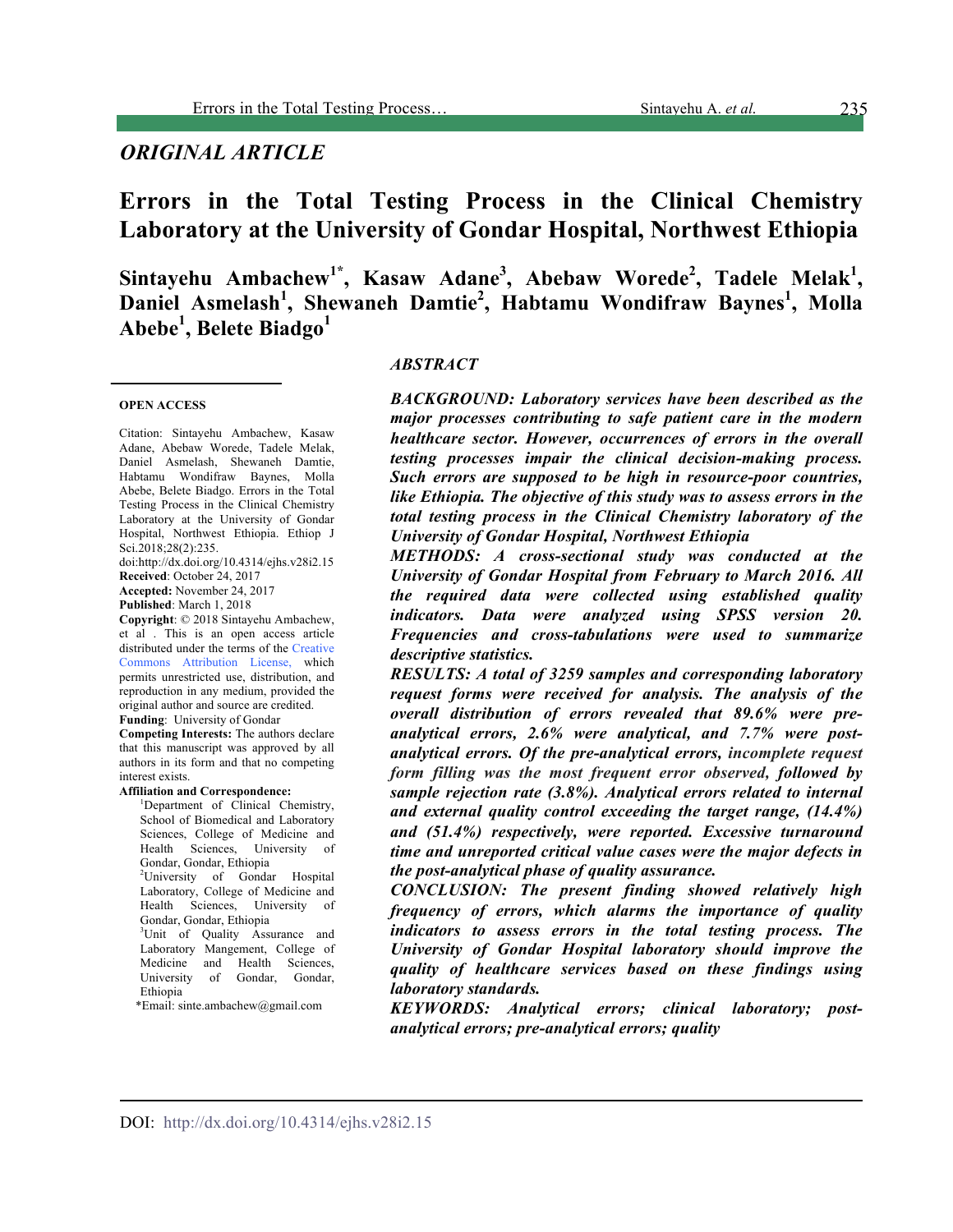### **INTRODUCTION**

Laboratory services are the backbone of the modern healthcare sector (1). Diagnostic test results provide information that can be used to aid the patient, the physician and others in reaching decisions (2). The impact of laboratory testing in patient care contributes to greater than 60% of medical decisions (3). However, the analysis performed in the laboratory is subjected to variance; hence, every clinical laboratory must have adequate procedures to assure the quality of the medical results reported. The quality of tests performed in laboratory medicine must allow clinicians to practice good medicine (4-6).

Quality in laboratory medicine is the guarantee that each and every step in the total testing process (TTP) is correctly performed, thus ensuring valuable decision making and effective patient care (6). Errors can occur in any step of the process. These in turn directly lead to increased healthcare costs and decreased patient satisfaction. The impact of error during laboratory testing process can affect patient care in many ways, such as delay in reporting, unnecessary redraws, misdiagnosis, and improper treatment (7).

Evidence in recent decades proves that pre-, intra- and post-analytical processes are equally important for ensuring quality laboratory service. Thus, quality in clinical laboratories should be assured by focusing on all analytical aspects. Studies showed that the pre-analytical phase accounts for 46% to 68.2% of the errors observed during the TTP compared to 13-32% in the analytical and 19-47% in the post-analytical phases. Pre-analytical and post-analytical errors combined account for 93% of the total errors encountered in the laboratory (8-10).

Evidence showed that the risk of inappropriate care due to laboratory errors ranges from 6.4% to 12% and the incidence of further inappropriate investigations is much higher (19%) (11, 12). Poor laboratory performance that causes an error and delays in diagnosis, and treatment is an obstacle to optimal patient care, particularly in high volume patient care areas such as the

University of Gondar (UOG) Hospital. Although a study was conducted in UOG Hospital laboratory focused on pre-analytical errors only, it did not show errors occurring during the TTP. In addition, UOG Hospital laboratory was recognized as a three-star level laboratory in the World Health Organization Regional Office for Africa accreditation system on November 18, 2011, but its level has come down to one-star level on September 1, 2015 (13). That is a big issue which questions laboratory performance.

Identifying and evaluating errors in TTP is mandatory by using a quality indicator (14). The hypothesis of this study was an inspection of the TTP using quality indicator would enable identification of critical errors at any point of laboratory procedure. In addition, persistent evidence-based identification of laboratory performance through evaluation of pre-, intra-, and post-analytical errors that undermine laboratory quality status helps to put a new strategy to minimize and control errors, and improve processes. Therefore, the aim of this study was to assess errors in TTP in the Clinical Chemistry laboratory of UOG Hospital.

### **METHODS AND MATERIALS**

**Study area**: The study was conducted at UOG Hospital laboratory. Gondar Town is located 738 km far from Addis Ababa, the capital city of Ethiopia. The town has around nine government health centers and one University Hospital. The Hospital is a tertiary level teaching Hospital that provides health services for more than 5 million inhabitants in Northwest Ethiopia. UOG Hospital has diagnostic laboratory service like Clinical Chemistry, Hematology, Microbiology, Parasitology, Serology, Urinalysis and Emergency laboratories that plays important role in teaching, research and community service. The laboratory is equipped with automated instruments in the Clinical Chemistry section, such as Mindray - BS 120 Auto Chemistry Analyzer, mini *VIDAS*®automated immunoassay, and Roche Diagnostics AVL 9180 Series Electrolyte Analyzers. Previously, there was laboratory information system (LIS). However, the LIS

DOI: http://dx.doi.org/10.4314/ejhs.v28i2.15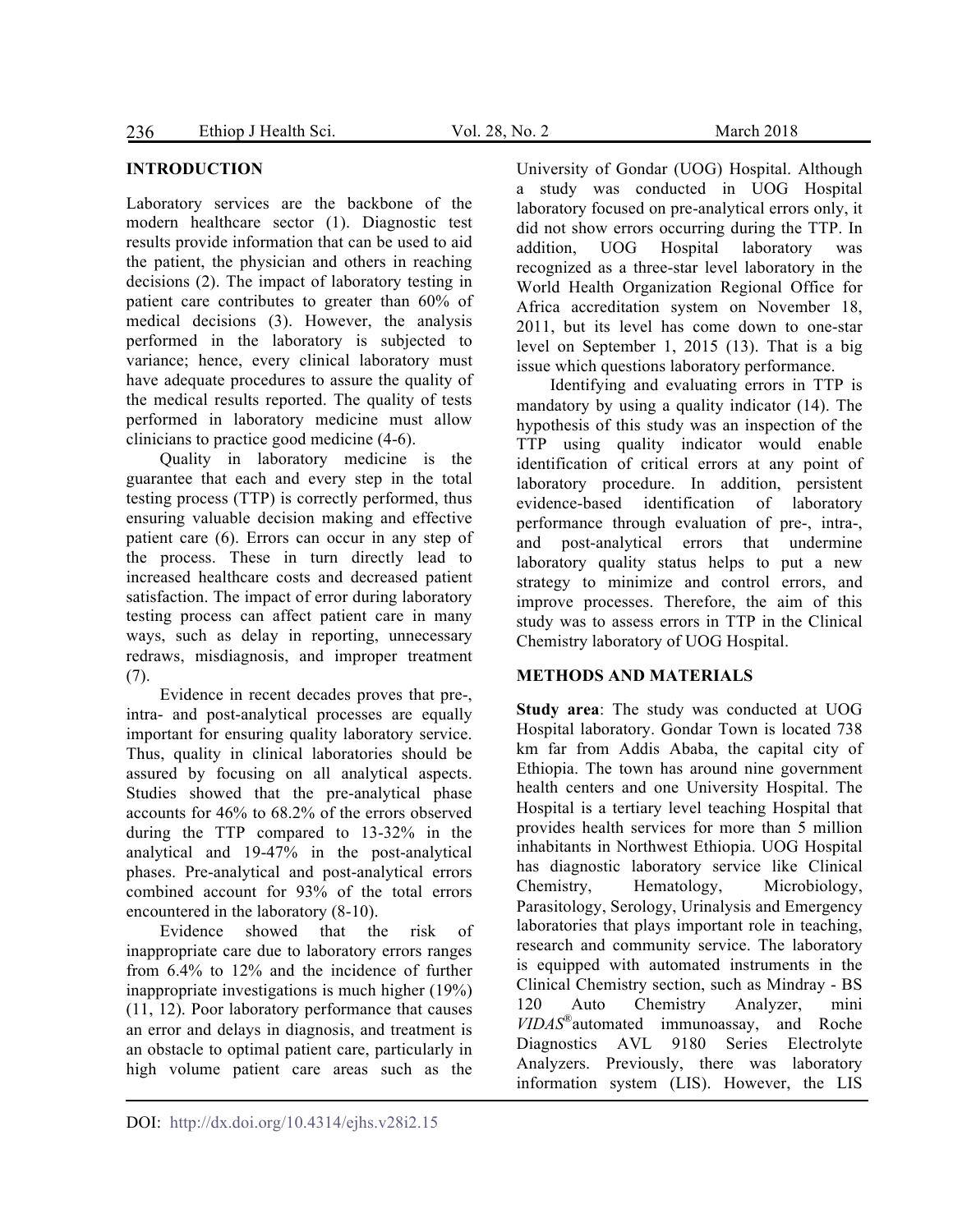service currently is non-functional during the study period. Clinical Chemistry performs a large number of tests. These include lipid profile tests, kidney function tests, liver function tests, electrolyte profile tests, hormonal analysis, cancer markers detection, measurement of glucose and troponin. Approximately on average, 120 samples are run per day. These tests are manipulated in Clinical Chemistry with four medical laboratory scientists and two clinical chemists.

**Study design and period**: A cross-sectional study was conducted from February 1 to March 30,2016, to assess errors in TTP in the Clinical Chemistry laboratory of UOG Hospital.

**Sample size and sampling technique**: The study included all test requests that were referred for Clinical Chemistry tests at the UOG Hospital during the study period. The total sample size of the study was the total number of requests ordered for Clinical Chemistry tests during the study period. All test requests ordered for Clinical Chemistry tests taking into account venous blood sample were included using consecutive sampling technique.

**Data collection methods and processes**: Process inspection sheets were formulated to help in the evaluation of pre-, intra- and post-analytical errors for Clinical Chemistry tests at UOG Hospital. Inspection sheets were based upon the International Federation of Clinical Chemistry (IFCC) approved quality indicators (14) and literature review of similar studies (9, 15-18) (Table 1). Nine investigators participated in this study. Training was given for all investigators. Data were collected in the Clinical Chemistry section during routine hours each day in the study period. The principal investigator has closely followed and checked the data collection process to ensure the completeness and consistency of the collected data.

**Inclusion and exclusion criteria**: The study was conducted on processes at pre-, intra- and postanalytical phases. Requests which were ordered for Clinical Chemistry tests taking into account venous blood sample (serum sample) were included in the study.

Urine and other body fluids such as serous fluid, synovial fluid and cerebrospinal fluid were

not included in this study. Moreover, test requests ordered for Clinical Chemistry tests only were included. Those requested analyses for Hematology, Coagulation, Serology, Urinalysis, Emergency laboratory and Microbiology were not included in this study.

**Data management and quality control**: Pre-test of the checklist was done to check clarity, acceptability, and consistency of the structured inspection sheets. The necessary correction was taken before the actual data collected. The data collection, in accordance with quality indicators, was checked by a senior laboratory technologist and the principal investigator. Close follow-up was done by the principal investigator. The filled checklist was collected after consistency and completeness were checked.

**Data analysis and interpretation**: The data were checked for completeness and entered to EPI info version 3.5.3 and transferred to Statistical Package for the Social Sciences (SPSS) version 20 (IBM Corporation, New York, United States) for analysis. Frequencies, and cross tabulations were used to summarize descriptive statistics. The data were compared using independent t-test.

**Ethical clearance**: Ethical clearance was taken from the Research and Ethical Review Committee of School of Biomedical and Laboratory Sciences, UOG. Permission letter was secured from both the medical director of the hospital and the diagnostic coordinator of UOG hospital. All the collected data were kept confidential by using codes instead of any personal identifiers. Detectable errors were linked to the responsible personnel for better patient management and quality improvement purpose.

## **RESULTS**

According to this study, 3259 blood samples and their request papers were inspected. Of these, 2287(70.1%) were from the Outpatient Department (OPD) and 972(29.8%) were from the Inpatient Department (IPD).

**Parameters on the test request form**: The information provided on each request form was examined. Only 3(0.09 %) requisition papers were found to have complete data (a requested paper containing all the necessary information); the rest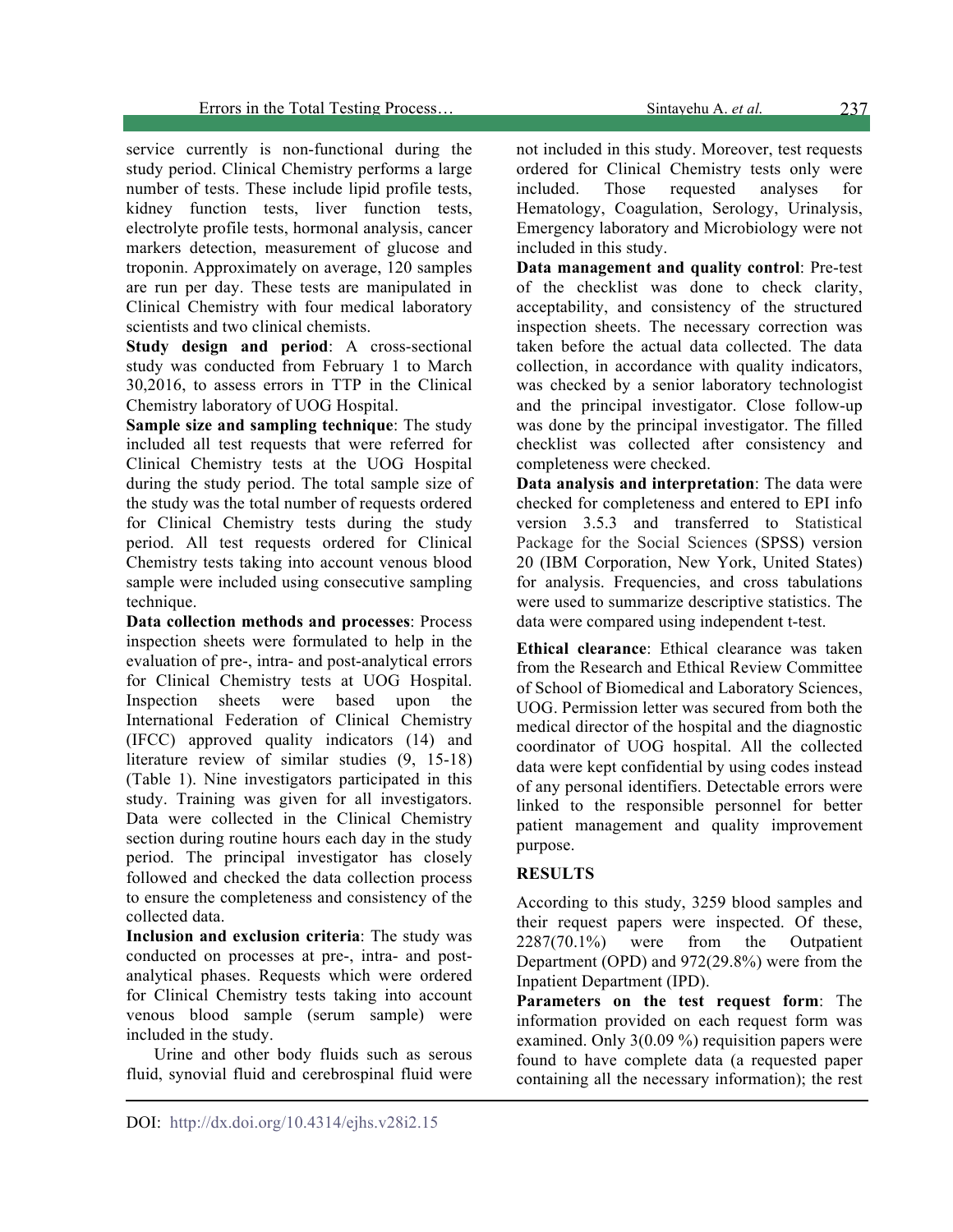Ethiop J Health Sci. Vol. 28, No. 2 March 2018 238

did not contain full information that they were supposed to contain. Indicators of patient information such as clinical data 3226(99%) were not filled on the test request form. However, patient's name, sex, age and hospital number were relatively more mentioned. The name,

1262(38.7%), and the exact address, 60(1.8%), of the requesting physicians were not specified on the test request form. Sample quality indicators on test request form, time of collection (99.3%) and date of sampling (40.1%) were missed on test request form (Table 2).

Table 1: Quality indicators in the pre-analytical, analytical and post-analytical phases

#### **Quality indicators of pre-analytical phase**

Number of requests with errors concerning patient name/total number of requests Number of requests with errors concerning hospital number/total number of requests Number of requests with errors concerning patient sex/total number of requests Number of requests with errors concerning patient age/total number of requests Number of requests with errors concerning physician name/total number of requests Number of requests with errors concerning patient clinical data/total number of requests Number of requests with errors concerning patient location/total number of requests Number of requests with errors concerning date of sampling/total number of requests Number of requests with errors concerning test ordered/total number of requests Number of requests with errors concerning time of sampling/total number of requests Number of samples haemolysed/total number of samples Number of samples lipemic /total number of samples Number of insufficient volume of samples/ total number of samples Number of samples mislabeled /total number of samples Number of samples with no request/total number of samples **Quality indicators of analytical phase**  Number of IQC values that exceed the selected target /total quality control run Number of EQC exceeding the target range in EQAS-PT schemes / total number of quality control runin EQA schemes **Quality indicators of post-analytical phase**  Number of reports delivered outside the specified time/total number of reports

Number of critical values not communicated/total number of reports

Number of data transcription errors/total number of reports

EQAS: External Quality Assessment schemes,EQC: external quality control , IQC: Internal Quality Control, IPD: Inpatient Department, OPD: Out Patient Department, PT: Proficiency Testing, UOG: University of Gondar

Table 2: Frequency of missed data on routinely submitted test request forms in Clinical Chemistry laboratory at UOG Hospital from February to March 2016, Northwest Ethiopia

| Data type                        | OPD $N(\frac{9}{6})^{n=2287}$ | IPD $N(\overline{\frac{9}{6}})^{n=972}$ | Total $\overline{N(\%)}^{n=3259}$ | $Sig. (2-tailed)$ |
|----------------------------------|-------------------------------|-----------------------------------------|-----------------------------------|-------------------|
| Patient name                     | 0(0.0)                        | 0(0.0)                                  | 0(0.0)                            |                   |
| Hospital number                  | 1(0.04)                       | 3(0.3)                                  | 4(0.1)                            | 0.048             |
| Patient sex                      | 13(0.6)                       | 5(0.5)                                  | 18(0.6)                           | 0.849             |
| Patient age                      | 14(0.6)                       | 5(0.5)                                  | 19(0.6)                           | 0.737             |
| Physician name                   | 1006(44.0)                    | 256(26.3)                               | 1262(38.7)                        | 0.000             |
| Patient clinical data            | 2269(99.2)                    | 957(98.5)                               | 3226(99.0)                        | 0.049             |
| Patient location                 | 32(1.4)                       | 28(2.9)                                 | 60(1.8)                           | 0.000             |
| Date of sampling                 | 1072(46.9)                    | 235(24.2)                               | 1307(40.1)                        | 0.000             |
| Test ordered                     | 1(0.04)                       | 0(0.0)                                  | 1(0.03)                           | 0.515             |
| Time of sampling                 | 2281(99.7)                    | 956(98.4)                               | 3237(99.3)                        | 0.000             |
| Over all incomplete request form | 2286(99.9)                    | 970(99.8)                               | 3256(99.9)                        | 0.160             |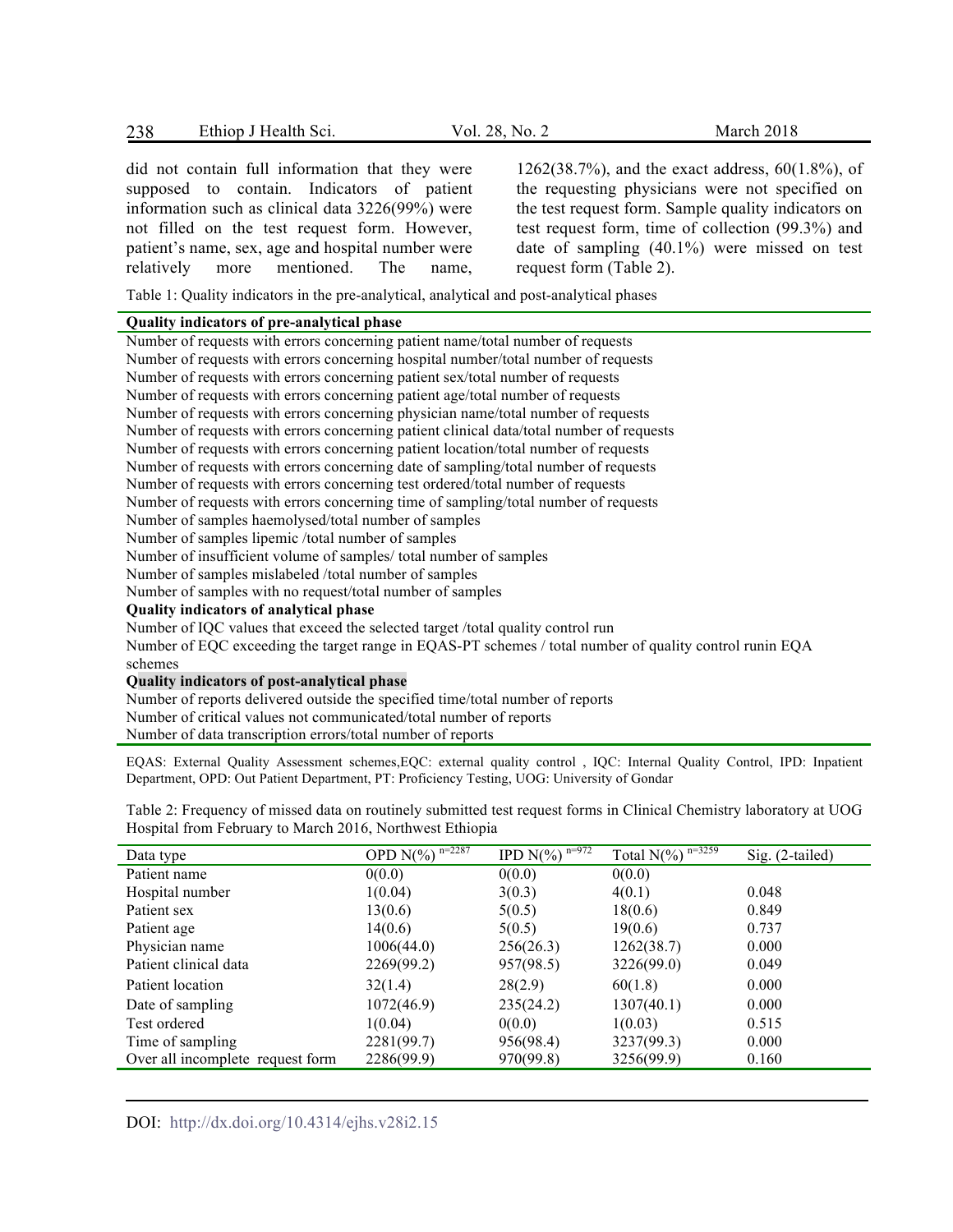| Errors in the Total Testing Process | Sintavehu A. <i>et al.</i> | 239 |
|-------------------------------------|----------------------------|-----|
|                                     |                            |     |

**Sample quality indicators**: The other observation made during the study period was an assessment of sample quality. Of the total number of 3259 samples submitted to the laboratory for Clinical Chemistry tests, 123(3.8%) were rejected. The most common reason for sample rejection was haemolysis,  $41(1.3\%)$ , followed by the

request with no sample or sample with no request, 39(1.2%), and mislabeled, 35(1.1%) (Table 3).

**Quality indicators covering the analytical phase**: Unacceptable performances in external quality control (EQC) accounted for 18(51.4%), followed by non-conformity of internal quality control (IQC) 81(14.4%) (Table 4).

Table 3: Type and frequency of reason for sample rejected in Clinical Chemistry laboratory at UOG Hospital from February to March 2016, Northwest Ethiopia.

| Parameter                              | <b>OPD</b> | <b>IPD</b>      | Total                     |
|----------------------------------------|------------|-----------------|---------------------------|
|                                        | $N(\%)$    | $N\binom{0}{0}$ | $N(\frac{9}{6})^{n=3259}$ |
| Haemolysis                             | 19(0.6)    | 22(0.7)         | 41(1.3)                   |
| Lipemic sample                         | 4(0.1)     | 0(0.0)          | 4(0.1)                    |
| Insufficient volume of sample          | 0(0.0)     | 2(0.1)          | 2(0.1)                    |
| Mislabeled                             | 29(0.9)    | 6(0.2)          | 35(1.1)                   |
| Sample with no request/request with no | 28(0.9)    | 11(0.3)         | 39(1.2)                   |
| sample                                 |            |                 |                           |
| Test not ordered/inappropriate test    | 0(0.0)     | 2(0.1)          | 2(0.1)                    |
| Total                                  | 80(2.5)    | 43(1.3)         | 123(3.8)                  |

IPD: Inpatient Department, OPD: Out Patient Department, UOG: University of Gondar

Table 4: Error frequency of analytical phase in Clinical Chemistry laboratory at UOG Hospital from February to March 2016, Northwest Ethiopia.

|       | IOC N $(%$ | EOC N $(%$ | Total N $(\%)$ |  |
|-------|------------|------------|----------------|--|
| Pass  | 481(85.6)  | 17(48.6)   | 498(83.4)      |  |
| Fail  | 81(14.4)   | 18(51.4)   | 99(16.6)       |  |
| Total | 562(100.0) | 35(100.0)  | 597(100.0)     |  |

IQC: Internal Quality Control, EQC: External Quality Control

**Quality indicators in the post-analytical phase**: In the post-analytical phase, 291(9.3%) errors were observed. Excessive turnaround time (TAT), 270(8.6%), contributed to the majority of postanalytical errors followed by unreported critical value cases, 15(0.48). All critical value cases were

not communicated to the concerned physician. Although this laboratory does not have functional laboratory information system (LIS) currently, manual reporting accounted for only 6(0.2%) transcription errors (Table 5).

Pre-analytical phase was found to be error prone process among the total errors (Table 6).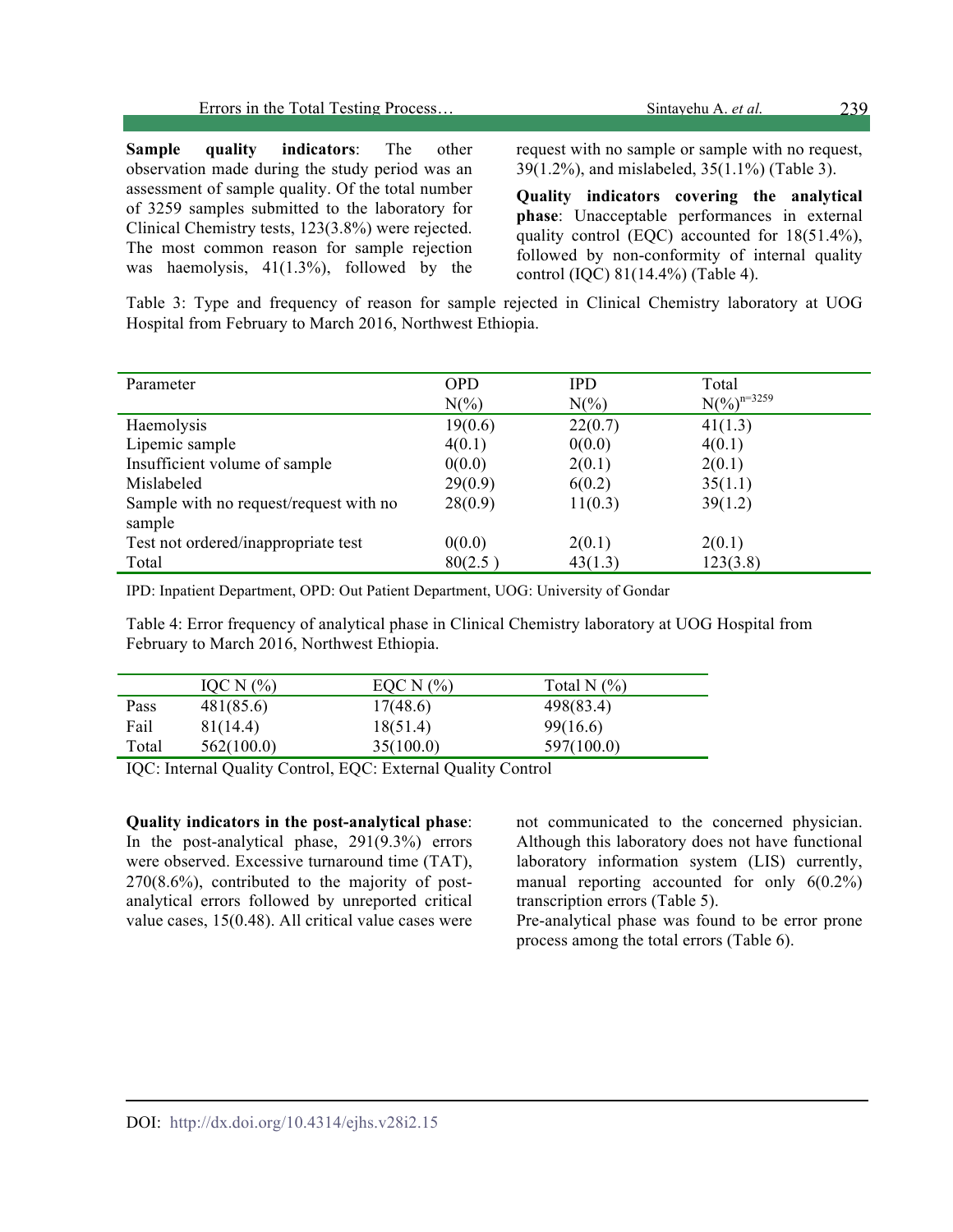| 240 | Ethiop J Health Sci. | Vol. 28.<br>No. 2 | March 2018 |
|-----|----------------------|-------------------|------------|
|-----|----------------------|-------------------|------------|

Table 5: Error frequency of post-analytical phase in Clinical Chemistry laboratory at UOG Hospital from February to March 2016, Northwest Ethiopia.

| Parameter                                     | $(n = 3136)$<br>Frequency $(\% )$ |
|-----------------------------------------------|-----------------------------------|
| Excessive TAT<br>Not informed critical result | 270(8.6)<br>15(0.48)              |
| Data transcription errors                     | 6(0.2)                            |
| Total                                         | 291(9.3)                          |

TAT: turnaround time, UOG: University of Gondar

Table 6: Distribution of total testing process error frequency in the Clinical Chemistry laboratory at UOG Hospital from February to March 2016, Northwest Ethiopia.

| Phase                      | Error frequency $(\% )$ | Error frequency $(\% )$ |
|----------------------------|-------------------------|-------------------------|
|                            | A                       | в                       |
| Pre-analytical* $6518$     | 3379(51.8)              | 3379(89.6)              |
| Analytical*597             | 99(16.6)                | 99(2.6)                 |
| Post-analytical $*^{3136}$ | 291(9.3)                | 291(7.7)                |
| Total $*$ <sup>10251</sup> | 3769(36.8)              | 3769(100)               |

The asterisk (\*) indicates denominator for each phase in the 'A' column, A: Error frequency in the pre-analytical, analytical, and post-analytical phases, B: Overall percent of errors in the three analytical phases

### **DISCUSSION**

In this study, errors in TTP in Clinical Chemistry laboratory was assessed based on IFCC quality indicators. Currently, there is considerable emphasis on managing TTP in clinical laboratories. This supports a quantitative basis for interested parties aiming to guarantee improvement and up-to-date performance in care and processes (14, 19).

Accordingly, 3259 request papers submitted to the Clinical Chemistry laboratory, preanalytical errors associated with request form accounted for 49.9% due to the omission of important data. Significantly, 3256(99.9%) request papers were incomplete lacking one or more of the required information. The only welldocumented parameter appeared on all request forms in this study was the patient's name. This result was in line with findings from Ethiopia (18), Pakistan (20) and Ghana (21). This was not astonishing since it was very likely that the

request would have been rejected if the patient's name was not mentioned. However, the name of the attending physician was omitted in 38.7% of test request forms observed. This figure was higher than a study conducted in Nigeria which reported 19.8% (22). The rationale behind this figure could be attributed to lack of awareness and variability of physicians attending the patient on one site since most physicians visiting the patient were interns.

Besides, this study showed that clinical data (99%) and time of sampling (99.3%) were found to be incomplete on the request forms. This result was consistent with a previous study done in a similar setting in Ethiopia (18) in which the authors stated that clinical data (97.8%) and time of sampling (100%) had been missed. This result indicated no improvement after the previous report at similar setting in Ethiopia (18) which demands extra management effort to create awareness concerning the impact of incomplete test request form on the quality of patient care.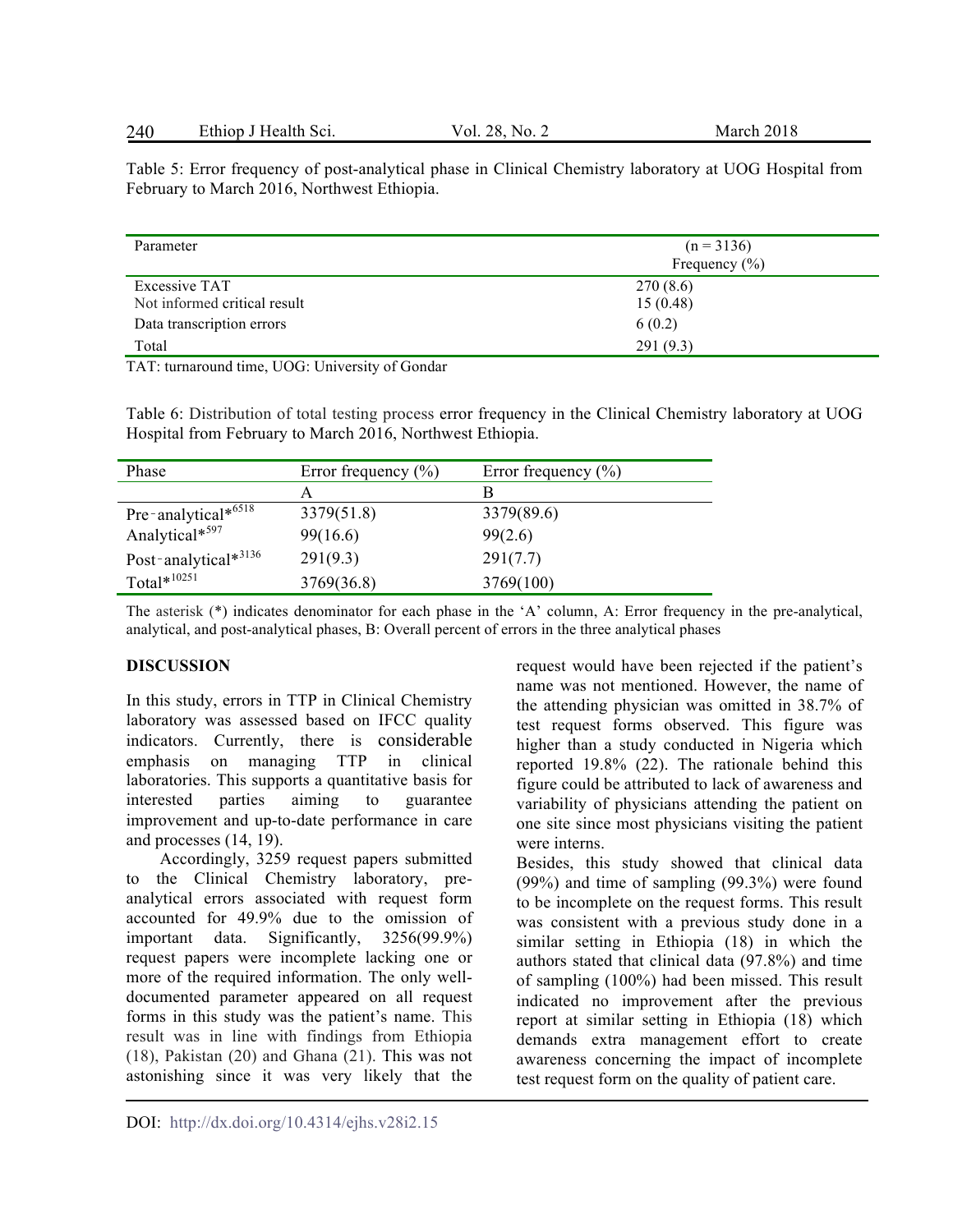Moreover, 40.1% of the request forms observed did not state the date of sampling. This was comparable to results obtained in a similar study conducted in Ghana (37.3%) (21), but, higher than results obtained in Nigeria (0.5%) (23). This variation could be attributed to the workload on physicians, attitudinal difference and negligence among physicians, lack of monitoring by the concerned body or improper orientation about the impact of incomplete test request form on the quality of patient care.

In our study, 3.8% samples were rejected for various reasons. This figure was lower than a study conducted in India (4.91%) (19), but higher than the rejection rate reported in Ethiopia (2.4%) (18), (1.4%) (24), Turkey (0.91%) (25) and USA (0.74%) (26). High staff turnover, the periodic influx of students, frequent job rotation of phlebotomists, increased patient flow or poor quality management system, would be the main cause of increased sample rejection.

In this study, the most common frequent cause of sample rejection was haemolysis (33.3%) which is comparable in a study conducted in Ethiopia (24), Nigeria (27) and Spain (28) which reported haemolysis as the main cause of sample rejection. Increased haemolysis observed from this study could be as a result of poor phlebotomy procedures or periodic influx of students in the institutions.

Remarkably, the second frequent reason for sample rejection was a sample with no request/request with no sample accounted for 31.7%, which is higher than the result reported in Ethiopia (24). The same figure for mislabeled samples was  $28.5\%$  in the current study. This could be due to excessive patient load (disproportionate of patients to phlebotomists), the absence of functional LIS and pneumatic tube complicated proper labeling and delivery of samples with corresponding request forms. Loss of attention and poor communication between staffs might further aggravate the problem.

In our study, a total of 16.6% analytical errors were seen as compared to an Indian report (5.07%) (19). Of these, unacceptable performance in IQC accounted for 14.4%, which could be due to the improper reconstitution of quality control

(QC) material, inappropriate storage, instability of reagents or contamination or calibration drift. This figure (14.4%) was much higher than an Indian report  $(0.6\%)$  of non-conformity of OC (29). The difference could be attributed to the difference in the use of QC material, operator, type of machine, environmental condition, or implementation of quality assurance system.

Unsatisfactory evidence has been found from the external agency as part of the involvement of proficiency testing program which showed EQC exceeding the target range accounted for 51.4%, indicated a need to address shortcomings related to analytical process, which is much higher as compared to a report of Spain (0.8%) (30). Instability of the instrument due to fluctuation in electricity, lack of laboratory staff training about automation and quality management system, staff turnover or frequent changes of staffs without training could be attributed to the remarkable increment in the analytical errors.

In the current study, the frequency of errors in post-analytical phase was 9.3%, almost triple than the study conducted in India (3.2%) (29). Even though, the percentage of transcription error contributes much in some literature (29), in this study, excessive TAT (8.6%) contributed to the majority of post-analytical errors. Electrical fluctuation, shortage of distilled water and workload could be the cause of not reporting results within a specified time. Manual reporting of results accounted only 0.2% transcription errors. Since it is all about the life of the human being, it does not mean that the result of this study is low.

Another important aspect of the postanalytical phase of the testing process was critical value reporting. On examination of critical value reporting, 15(0.48%) critical value cases were observed almost double in the Indian report  $(0.21\%)$   $(19)$ , and none of them has been communicated to the concerned physician. Lack of functional LIS, poor awareness among laboratory staffs, missed parameter on the test request form such as patient address, attending physicians and telephone complicated in difficulty to notify within the target time. Failure to deliver a critical value notification within the indicated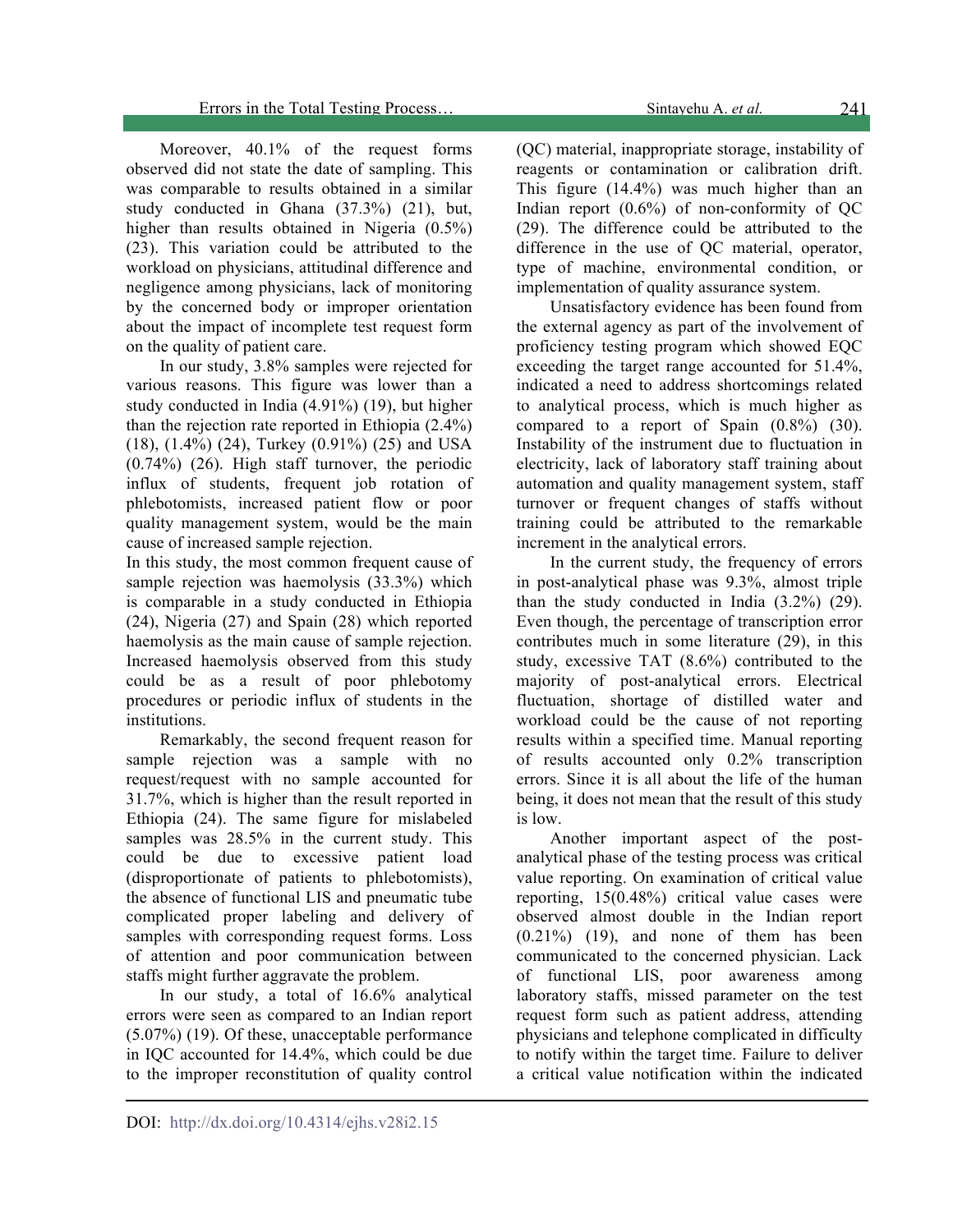time could be life-threatening if the patient is left untreated. In fact, implementation of electronic LIS can improve the post-analytical phase. This might eliminate transcriptional errors and delay in results.

In general, the overall statistics showed that the error frequency was 89.6% in the preanalytical phase, 2.6% in the analytical and 7.7% in the post-analytical phase. Results reported in the Netherlands with a certain difference to this study showed that the distribution of errors; preanalytical 68.2%, analytical 13.3% and postanalytical 18.5% (31). This variation is difficult to explain with regard to the relative frequency of errors observed in the different phases, being different in work complexity, in the implementation of quality management system and method of error detection. Similarly, the frequency of errors may differ from institution to institution and time to time.

This study provides literature regarding the errors in the total testing process in clinical laboratories and points out errors in the TTP that affect the quality of the laboratory service. Therefore, errors detected can be prevented from recurring, thus; make better laboratory quality. As a limitation to this study, the whole story of errors in TTP can not be addressed. Hence, further indepth study to evaluate details of errors in TTP, including pre-pre-analytical phases such as sampling, sample transportation and the like, and post-post-analytical phases should be conducted. Another limitation was the inability to assess the impacts of laboratory errors on patient health and the entire healthcare system. These can be a possible area for future research.

In conclusion, this study reported a high frequency of errors in the TTP. These indicate a need to address shortcomings related to each analytical process. Therefore, a continuous practice of assessing errors is mandatory to help in devising corrective strategies. This helps to improve laboratory performance and hence effective clinical decision-making process.

### **ACKNOWLEDGEMENT**

We are very grateful to the University of Gondar, College of Medicine and Health Sciences, School of Biomedical and Laboratory Sciences, for logistic and financial support for this study. Our special thanks also go to the University of Gondar Hospital Laboratory staff members, especially Clinical Chemistry Laboratory workers for their kind cooperation during data collection.

#### **REFERENCES**

- 1. McClatchey KD. Clinical laboratory medicine: Lippincott Williams & Wilkins; 2002.
- 2. Armbruster D, Miller RR. The Joint Committee for Traceability in Laboratory Medicine (JCTLM): a global approach to promote the standardisation of clinical laboratory test results. *Clinical Biochemist Reviews* 2007; 28(3):105.
- 3. Forsman RW. Why is the laboratory an afterthought for managed care organizations? *Clinical Chemistry* 1996; 42(5):813-6.
- 4. Guder WG, Narayanan S, Wisser H, Zawta B. Diagnostic samples: from the patient to the laboratory: the impact of preanalytical variables on the quality of laboratory results: John Wiley & Sons; 2014.
- 5. Fraser CG. Biological variation: from principles to practice: Amer. Assoc. for Clinical Chemistry; 2001.
- 6. Trivedi P, Shah N, Ramani K. Managing Clinical laboratories: Monitor and Control lab errors to improve Lab Performance: Indian Institute of Management; 2011.
- 7. Kaushik N, Green S. Pre-analytical errors: their impact and how to minimize them. *Medical Laboratory Observer* 2014;  $46(5):22-6.$
- 8. Vidriales M, Clar M, Lecha HD, Fernández M, Vizcaíno S. Errores relacionados con el laboratorio clínico. *Química Clínica* 2007; 26(1):23-8.
- 9. Plebani M. Errors in clinical laboratories or errors in laboratory medicine? *Clinical Chemical Laboratory Medicine* 2006; 44(6):750-9.

DOI: http://dx.doi.org/10.4314/ejhs.v28i2.15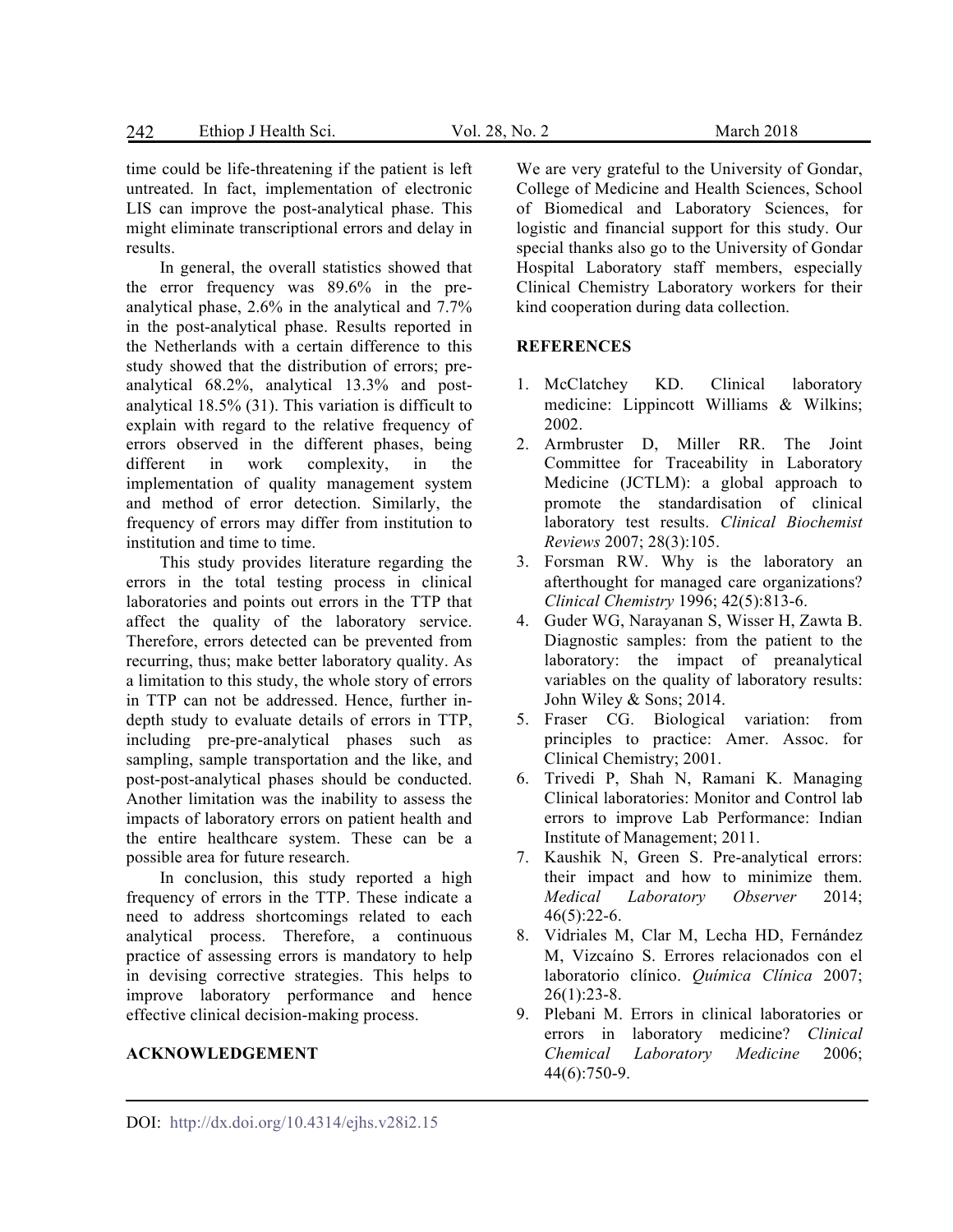Errors in the Total Testing Process… Sintayehu A. *et al.* 

- 10. Bonini P, Plebani M, Ceriotti F, Rubboli F. Errors in laboratory medicine. *Clinical chemistry* 2002; 48(5):691-8.
- 11. Lippi G, Simundic A-M, Mattiuzzi C. Overview on patient safety in healthcare and laboratory diagnostics. *Biochemia Medica* 2010; 20(2):131-42.
- 12. Plebani M, Carraro P. Mistakes in a stat laboratory: types and frequency. *Clinical Chemistry* 1997; 43(8):1348-51.
- 13. Gershy-Damet G-M, Rotz P, Cross D, Cham F, Ndihokubwayo J-B, Fine G, et al. The World Health Organization African Region Laboratory Accreditation Process. *American journal of clinical pathology* 2010; 134(3):393-400.
- 14. Plebani M, Astion ML, Barth JH, Chen W, de Oliveira Galoro CA, Escuer MI, et al. Harmonization of quality indicators in laboratory medicine. A preliminary consensus. *Clinical Chemistry and Laboratory Medicine (CCLM)* 2014; 52(7):951-8.
- 15. Plebani M, Sciacovelli L, Marinova M, Marcuccitti J, Chiozza ML. Quality indicators in laboratory medicine: A fundamental tool for quality and patient safety. *Clinical biochemistry* 2013; 46(13):1170-4.
- 16. Hawkins R. Managing the pre-and postanalytical phases of the total testing process. *Ann Lab Med* 2012; 32(1):5-16.
- 17. Ashakiran S, Sumati M, Murthy NK. A study of pre-analytical variables in clinical biochemistry laboratory. *Clinical biochemistry* 2011; 44(10):944-5.
- 18. Addis Z, Wondimagegn T, Tachebele B. Types and frequency of pre-analytical errors at University of Gondar hospital laboratory. *Elective Medicine Journal* 2015; 2(4):363-5.
- 19. Agarwal R, Chaturvedi S, Chhillar N, Goyal R, Pant I, Tripathi CB. Role of intervention on laboratory performance: Evaluation of quality indicators in a Tertiary Care Hospital. *Indian Journal of Clinical Biochemistry* 2012; 27(1):61-8.
- 20. Malik MF, Khan DA, Ansari WM, Khan FA. Injudicious use of laboratory facilities in tertiary care hospitals at rawalpindi, pakistan:

a cross-sectional descriptive study. *BMC health services research* 2013; 13(1):1.

- 21. Olayemi E, Asiamah-Broni R. Evaluation of request forms submitted to the haematology laboratory in a Ghanaian tertiary hospital. *Pan African Medical Journal* 2011; 8(1).
- 22. Oladeinde BH, Omoregie R, Osakue EO, Onifade AA. Evaluation of laboratory request forms for incomplete data at a rural tertiary hospital in Nigeria. *New Zealand Journal of Medical Laboratory Science* 2012; 66(2):39.
- 23. Jegede F, Mbah HA, Dakata A, Gwarzo DH, Abdulrahman SA, Kuliya-Gwarzo A. Evaluating laboratory request forms submitted to haematology and blood transfusion departments at a hospital in Northwest Nigeria. *African Journal of Laboratory Medicine* 2016; 5(1):6 pages.
- 24. Molla H, Tegaye A, Hassen F. Frequency of Specimen Rejection and Associated Factors at St. Paul Hospital Millennium Medical College, Addis Ababa.*Journal of Multidisciplinary Research in Healthcare* 2015; 2(1): 1-16.
- 25. Atay A, Demir L, Cuhadar S, Saglam G, Unal H, Aksun S, et al. Clinical biochemistry laboratory rejection rates due to various types of preanalytical errors. *Biochemia medica* 2014; 24(3):376-82.
- 26. Stark A, Jones BA, Chapman D, Well K, Krajenta R, Meier FA, et al. Clinical laboratory specimen rejection-association with the site of patient care and patients' characteristics: findings from a single health care organization. *Archives of pathology & laboratory medicine* 2007; 131(4):588-92.
- 27. Chawla R, Goswami B, Singh B, Chawla A, Gupta VK, Mallika V. Evaluating laboratory performance with quality indicators. *Laboratory Medicine* 2010; 41(5):297-300.
- 28. Ricós C, García-Victoria M. Quality indicators and specifications for the extraanalytical phases in clinical laboratory management. *Clinical chemistry and laboratory medicine* 2004; 42(6):578-82.
- 29. Goswami B, Singh B, Chawla R, Mallika V. Evaluation of errors in a clinical laboratory: a

243